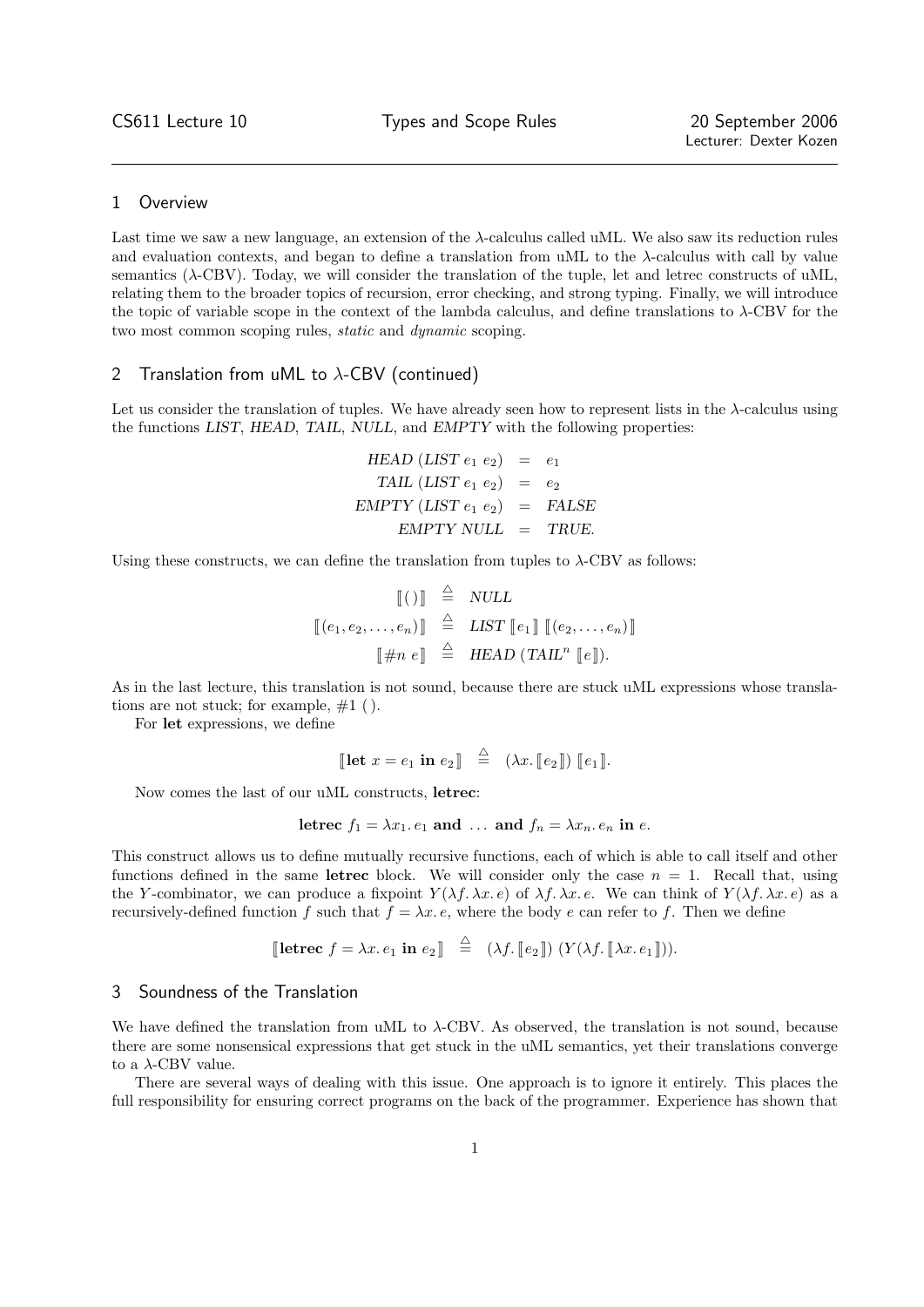this is not necessarily a good idea! Prominent examples of languages that take this approach are C and  $C++$ .

Another approach is to augment our translation so that an erroneous expression cannot be translated to a correct expression—that is, one that evaluates successfully at runtime. In the augmented translation, we introduce another construct called ERROR, which signifies that there is no further valid evaluation possible.

#### 3.1 Runtime Types

Now we introduce the idea of *runtime types* which take care of some incorrect translations. We keep a tag with each type of value, say 0 for Booleans, 1 for integers, 2 for tuples, and 3 for functions. We check that we are getting the right kind of values where they are expected. For example, we would check that we have a Boolean value for the test in a conditional if-then-else construct.

Call the new translation  $\mathcal{E}[\![e]\!]$ . Define

$$
\mathcal{E}[\text{true}] \stackrel{\triangle}{=} \text{PAIR} \ \overline{0} \text{ TRUE}
$$
\n
$$
\mathcal{E}[\text{false}] \stackrel{\triangle}{=} \text{PAIR} \ \overline{0} \text{ FALSE}
$$
\n
$$
\mathcal{E}[\![n]\!] \stackrel{\triangle}{=} \text{PAIR} \ \overline{1} \ \overline{n}
$$
\n
$$
\mathcal{E}[\![e_1, e_2, \dots, e_n]\!] \stackrel{\triangle}{=} \text{PAIR} \ \overline{2} \ [\mathcal{E}[\![e_1]\!], \dots, \mathcal{E}[\![e_n]\!]]
$$
\n
$$
\mathcal{E}[\![\lambda x. e]\!] \stackrel{\triangle}{=} \text{PAIR} \ \overline{3} \ \lambda x. \mathcal{E}[\![e]\!]
$$
\n
$$
\text{ERROR} \stackrel{\triangle}{=} \text{PAIR} \ \overline{4} \ \overline{0}.
$$

Thus each value is paired with its runtime type. The translation of general terms will be something like this.

$$
\mathcal{E}[\![\text{if } e_0 \text{ then } e_1 \text{ else } e_2]\!] \newline \triangleq (\lambda x. \text{IF } (EQ \text{ (FIRST } x) \overline{0}) \text{ (IF } (SECOND x) (\lambda z. \mathcal{E}[\![e_1]\!]) (\lambda z. \mathcal{E}[\![e_2]\!]) \text{ ID}) \text{ ERROR}) \mathcal{E}[\![e_0]\!]
$$

We might have defined it more simply as

IF (EQ (FIRST  $\mathcal{E}[[e_0]]$ )  $\overline{0}$ ) (IF (SECOND  $\mathcal{E}[[e_0]]$ ) ( $\lambda z. \mathcal{E}[[e_1]]$ ) ( $\lambda z. \mathcal{E}[[e_2]]$ ) ID) ERROR

which is functionally equivalent; but by doing it the way we did,  $\mathcal{E}[\![e_0]\!]$  is only evaluated once.

We have to modify our definition of values in  $\lambda$ -CBV to accommodate the tags. Under the new definition, ERROR will not be a value, but a non-value stuck expression.

The motivation behind the new construct ERROR is that if the source program should become stuck somewhere during its execution, then the translation of that program will evaluate to ERROR, so that it also will be stuck. Thus neither program will generate a value.

### 3.2 Strong Typing

Total adherence to source language semantics in the program translation, verified at compile time, runtime, or both, is called *strong typing*. Both strongly typed and weakly typed languages are used modern programming. For example, ML and Scheme are strongly typed languages while C,  $C_{++}$  and Pascal are not.

The translation from e to  $\llbracket e \rrbracket$  is compilation and the process of reducing  $\llbracket e \rrbracket$  and obtaining a value is execution. Compilation, which happens once, is considered a static process, whereas execution is dynamic.

## 4 Static vs. Dynamic Scope

Until now we could look at a program as written and immediately determine where any variable was bound. This was possible because the  $\lambda$ -calculus uses *static scope* (also known as *lexical scope*).

In practice, the *scope* of a variable is where that variable can be mentioned and used. In static scoping, the places where a variable can be used are determined by the lexical structure of the program. An alternative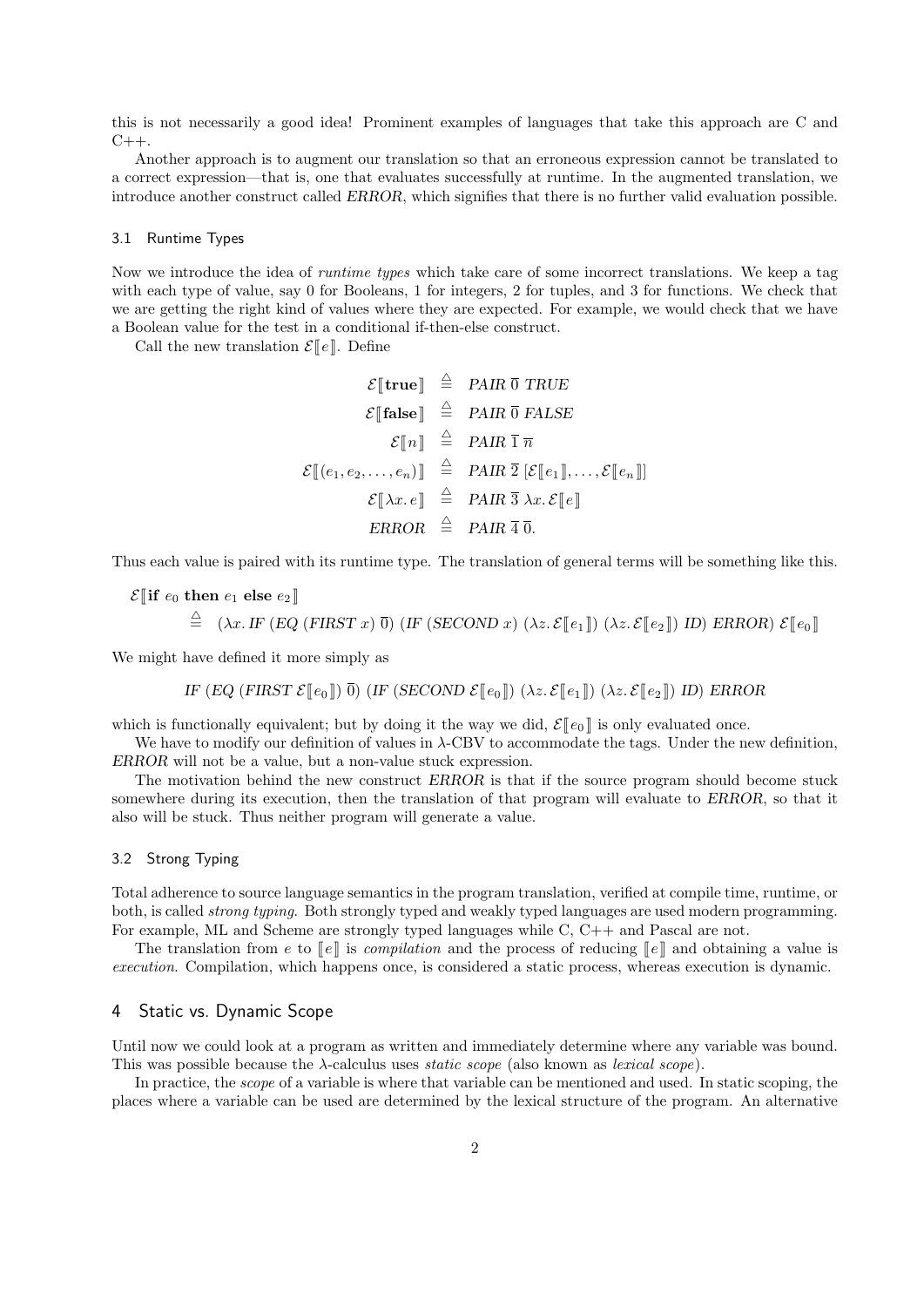to static scoping is dynamic scoping, in which a variable is bound to the most recent (in time) value assigned to that variable.

The difference becomes apparent when a function is applied. In static scoping, any free variables in the function body are evaluated in the context of the defining occurrence of the function; whereas in dynamic scoping, any free variables in the function body are evaluated in the context of the function call. The difference is illustrated by the following program:

let 
$$
d = 2
$$
 in  
let  $f = \lambda x \cdot x + d$  in  
let  $d = 1$  in  
 $f 2$ 

In ML, which uses lexical scoping, the block above evaluates to 4:

- 1. The outer d is bound to 2.
- 2. f is bound to  $\lambda x \cdot x + d$ . Since d is statically bound, this is will always be equivalent to  $\lambda x \cdot x + 2$  (the value of d cannot change, since there is no variable assignment in this language).
- 3. The inner d is bound to 1.
- 4.  $f$  2 is evaluated using the environment in which f was defined; that is, f is evaluated with d bound to 2. We get  $2 + 2 = 4$ .

If the block is evaluated using dynamic scoping, it evaluates to 3:

- 1. The outer d is bound to 2.
- 2. f is bound to  $\lambda x \cdot x + d$ . The occurrence of d in the body of f is not locked to the outer declaration of d.
- 3. The inner d is bound to 1.
- 4. f 2 is evaluated using the environment of the call, in which d is 1. We get  $2 + 1 = 3$ .

Dynamically scoped languages are quite common, and include many interpreted scripting languages. Examples of languages with dynamic scoping are (in roughly chronological order): early versions of LISP, APL, PostScript, TeX, Perl, and Python.

Dynamic scoping does have some advantages:

- Certain language features are easier to implement.
- It becomes possible to extend almost any piece of code by overriding the values of variables that are used internally by that piece.

These advantages, however, come with a price:

- Since it is impossible to determine statically what variables will be accessible at a particular point in a program, the compiler cannot determine where to find the correct value of a variable, necessitating a more expensive variable lookup mechanism. With static scoping, variable accesses can be implemented more efficiently, as array accesses.
- Implicit extensibility makes it very difficult to keep code modular: the true interface of any block of code becomes the entire set of variables used by that block.